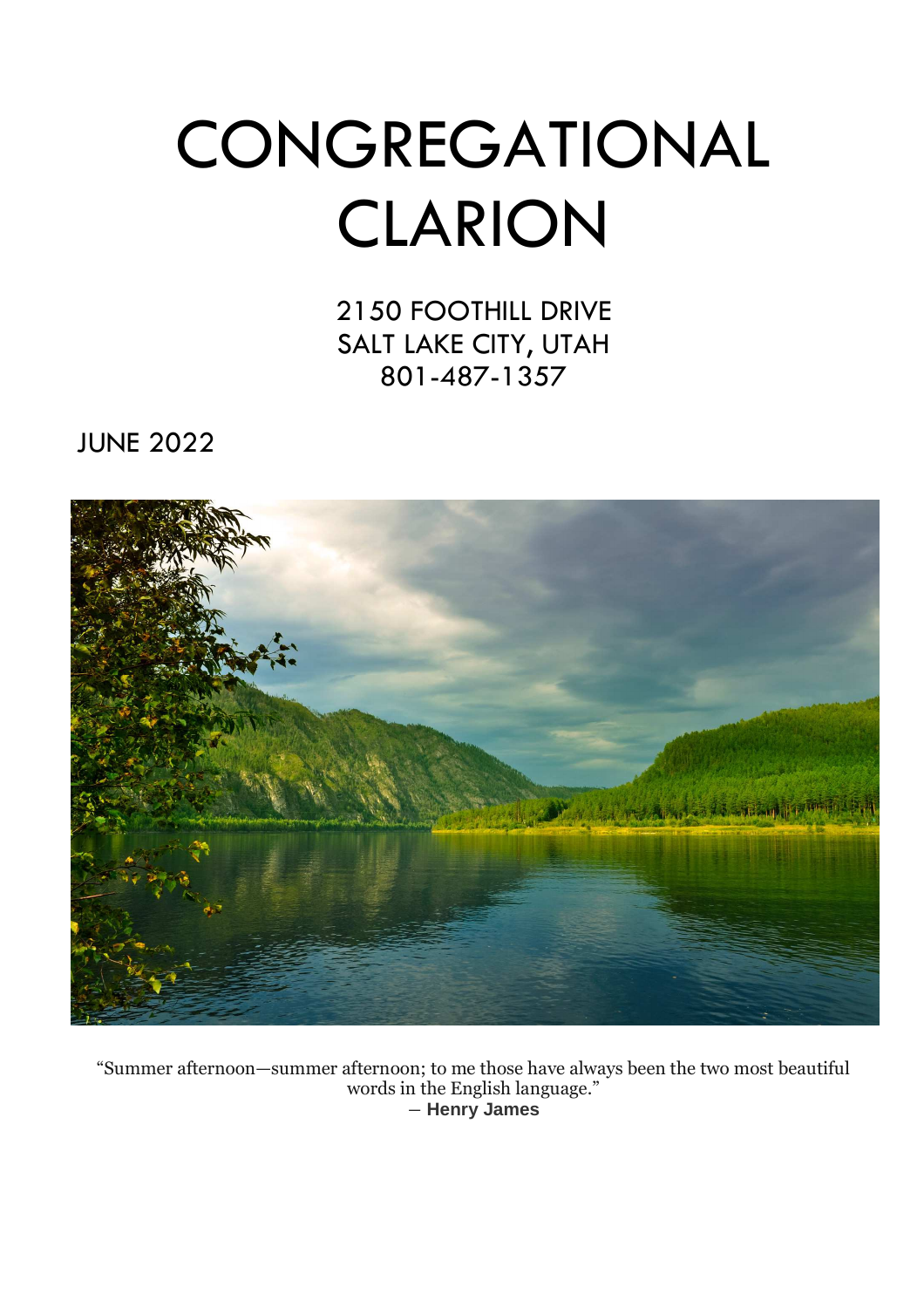| <b>First Congregational Church</b>          |                                                                         |  |  |  |  |  |
|---------------------------------------------|-------------------------------------------------------------------------|--|--|--|--|--|
| 2150 S. Foothill Drive                      |                                                                         |  |  |  |  |  |
| <b>Salt Lake City, Utah 84109</b>           |                                                                         |  |  |  |  |  |
|                                             | Phone: (801) 487-1357                                                   |  |  |  |  |  |
|                                             | Email: firstcongo@gwestoffice.net                                       |  |  |  |  |  |
|                                             | Website: www.firstcongregationalslc.org                                 |  |  |  |  |  |
| <b>Office Hours:</b>                        |                                                                         |  |  |  |  |  |
| Tuesday — Thursday: $8:30$ am — $3:00$ pm   |                                                                         |  |  |  |  |  |
| Friday: 8:00am — Noon                       |                                                                         |  |  |  |  |  |
| <u> Sunday Worship Services:</u>            |                                                                         |  |  |  |  |  |
| Online and In Person Worship at 10:30am     |                                                                         |  |  |  |  |  |
|                                             | <b>Follow Us On Facebook</b>                                            |  |  |  |  |  |
| First Congregational Church, Salt Lake City |                                                                         |  |  |  |  |  |
| <b>Moderator:</b>                           | <b>Mike McIntire</b>                                                    |  |  |  |  |  |
| 1st Assoc. Moderator:                       |                                                                         |  |  |  |  |  |
| 2 <sup>nd</sup> Assoc. Moderator:           | <b>Bill Brown</b>                                                       |  |  |  |  |  |
| Treasurer:                                  | <b>Paul Kelley</b>                                                      |  |  |  |  |  |
| <b>Financial Secretary:</b>                 | <b>Mike McIntire</b>                                                    |  |  |  |  |  |
| <b>Church Clerk:</b>                        | Ken Rockwell                                                            |  |  |  |  |  |
| <b>Board of Trustees:</b>                   | <b>Scott Hansen</b>                                                     |  |  |  |  |  |
| <b>Board of Deacons:</b>                    | <b>Diane Forster-Burke</b>                                              |  |  |  |  |  |
| <b>Outreach Board:</b>                      | <b>Cissy Wolff</b>                                                      |  |  |  |  |  |
| <b>Christian Education:</b>                 |                                                                         |  |  |  |  |  |
| <b>Membership Board:</b>                    |                                                                         |  |  |  |  |  |
|                                             | <b>Parish Nurses:</b><br>Diane Forster-Burke, Marge Kimes, Lynne Calame |  |  |  |  |  |
| <b>Camp Fellowship:</b>                     | <b>Christine Madsen and Shaun McIntire</b>                              |  |  |  |  |  |
| <b>Garden of Grace:</b>                     | Scott & Jeanne Hansen                                                   |  |  |  |  |  |
| <b>Choir Director:</b>                      | Devon Bettolo                                                           |  |  |  |  |  |
| Organist:                                   | <b>Teresa Clawson</b>                                                   |  |  |  |  |  |
| <b>Church Secretary:</b>                    | Kristi Hanson                                                           |  |  |  |  |  |
|                                             |                                                                         |  |  |  |  |  |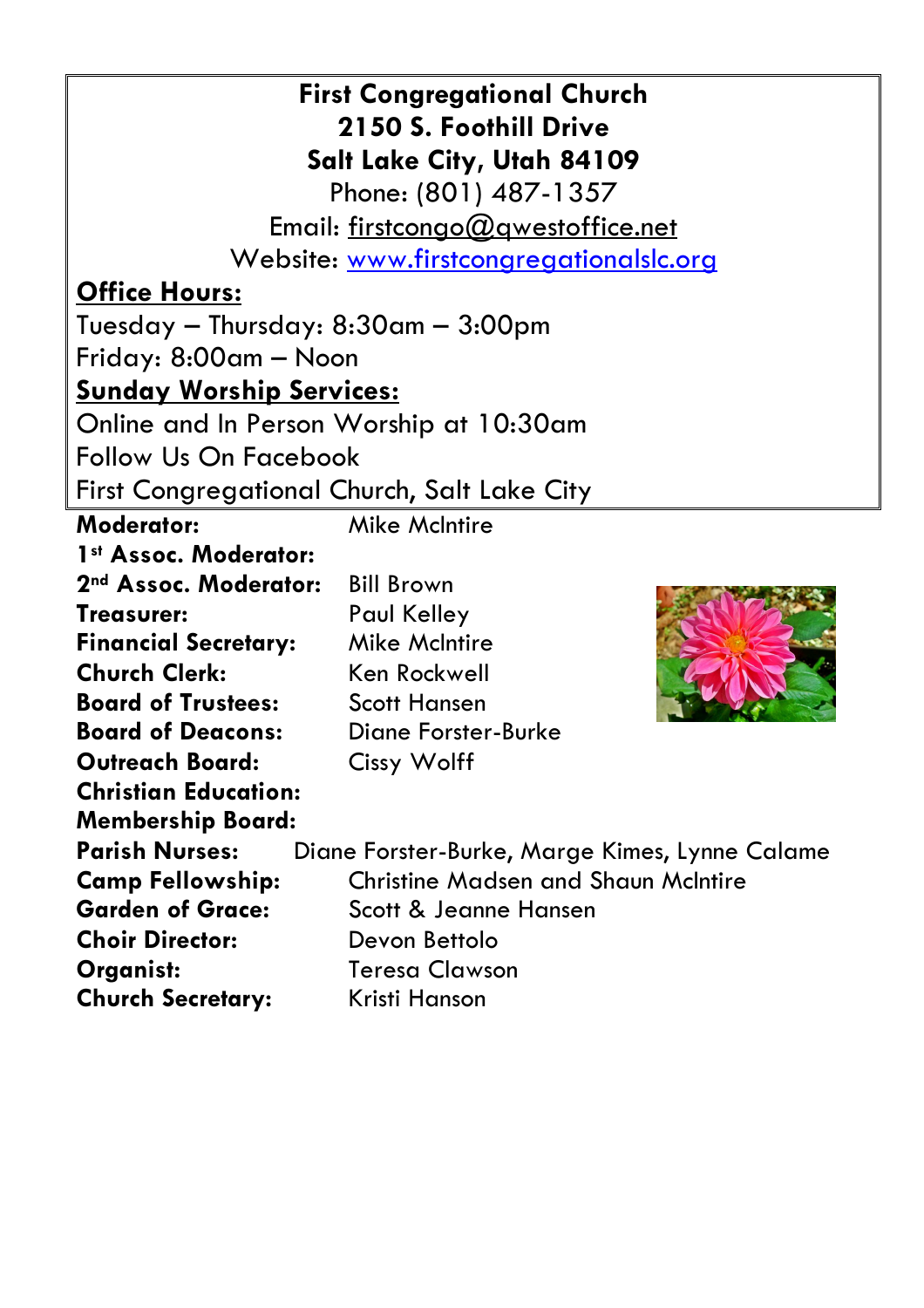# **CLARION DEADLINE**



 July Clarion Deadline will be June 15th. You can email your articles or leave them in the church office. firstcongo@qwestoffice.net

# **LOOKING AHEAD – SECRETARY PLANS**

Kristi will be out of the office and will not have cell coverage from July 24<sup>th</sup> to July 29<sup>th</sup>. Please plan accordingly. She will be preparing bulletins and newsletter early in July watch for more information.

# **ANNUAL MEETING**

The 157<sup>th</sup> Annual Meeting of First Congregational Church of Salt Lake City will be held on June  $5<sup>th</sup>$ , 2022 The purpose of the meeting will be the presentation and approval of the budget, receipt of reports from boards, moderator, and minister, and election of board members and



officers for the coming year and other issues needing consideration by the membership of the church. Please watch for details as to how this meeting will be held.

# **FROM THE DEACONS**

 On June 12, we will enjoy our Outdoor Worship Service at Mountain Dell. There will be a pot luck following the service. Deacons will provide pulled pork and buns. For all those who have last names A-L should bring a side dish; names M-Z should bring a dessert. Please bring your own beverage.

 Camp Fellowship is scheduled for July 30-August 4. Applications for staff, counselors, and campers will be on our Camp Facebook page soon.

 Phil LeHoux has diligently worked to secure people to speak from our pulpit for every Sunday up until August. Carla McIntire is working on lining up special music during the summer months for worship, and Devon Bettolo has agreed to sing a solo once a month.

 We know that attendance drops off in summer as people take vacations, but please do attend when you are in town. We are few in number and we are dedicated!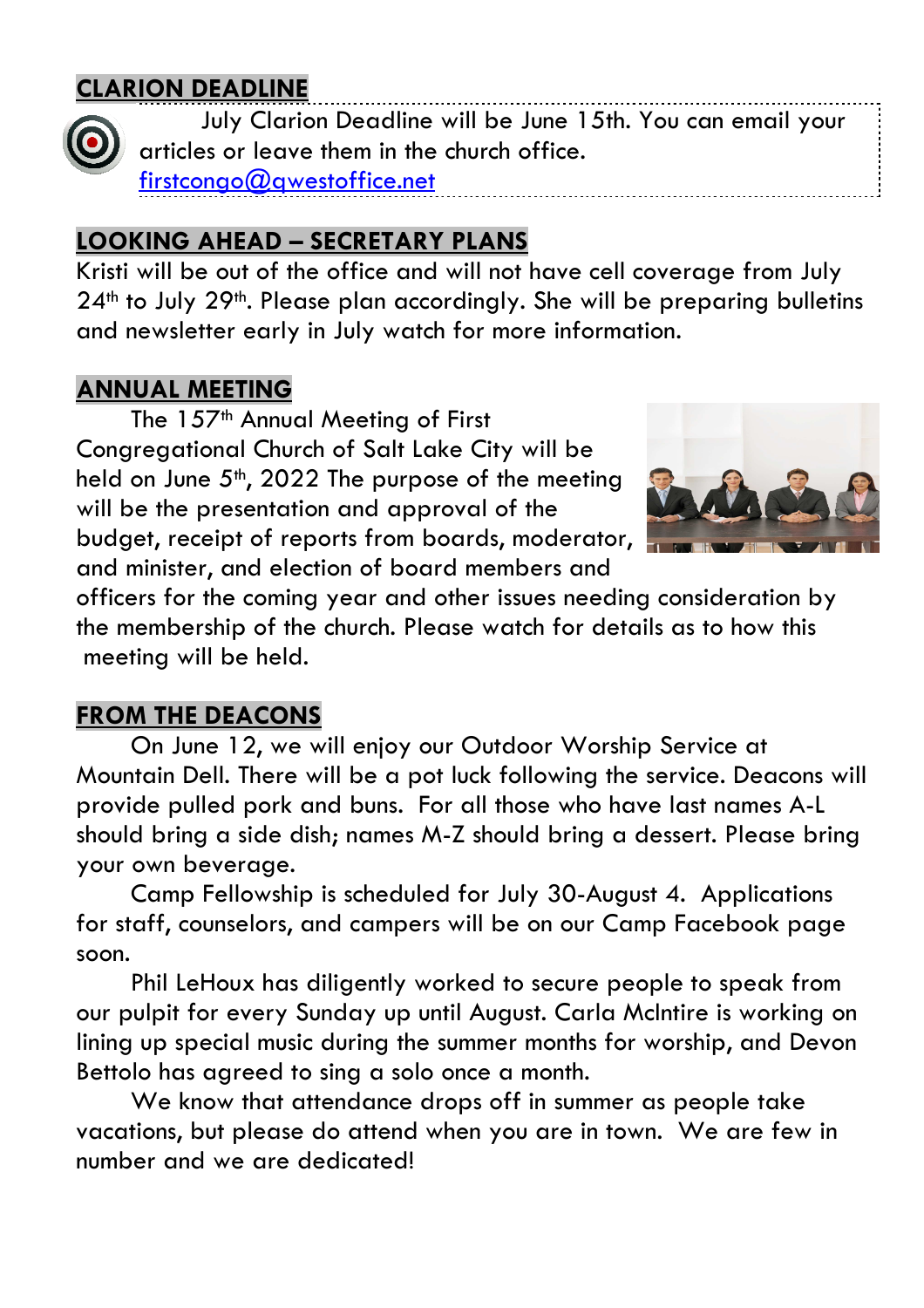# **JUNE OUTREACH - Volunteers of America's Youth Resource Center**

The Volunteers of America in Salt Lake City has a variety of programs that they offer. One program is for homeless teens. Through their Street Outreach Program, they're able to gain the trust of these youth and offer much needed services at VOA's Youth Resource Center for homeless teens. At first, teens may come to the Youth Resource Center for a shower, to do laundry, or get some food. But once trust is built, the VOA can serve them in more meaningful ways. The VOA staff can work with the teens to explore what led to homelessness and to offer services to help teens to transform their lives. Each year, they serve about 800 teens through this facility. They offer emergency shelter beds, 24/7 assistance, three meals a day and free legal services through our Homeless Youth Legal Clinic. They also offer programs dedicated to education assistance, job training, counseling, and volunteer run groups.

**OUTDOOR SERVICE - Sunday June 12th** is the Annual Outdoor Worship Service at 10:30 AM. Christine Madsen will be preaching. We will be in Washington Park by Mountain Dell Reservoir and Golf Course up Parley's Canyon (at the East Canyon exit #134) or Emigration Canyon. (Maps available in the narthex)

There will be a pot luck following the service. Deacons will provide pulled pork and buns. For those that have last names A-L please bring a side dish; names M-Z should bring a dessert. Please bring your own beverage.

There are picnic tables and benches in the pavilion however if you would prefer a camp chair you are welcome to bring that to ensure social distancing as needed.

# Directions to Mountain Dell Golf Course

Take exit 134 on I-80 East Bound Turn Left Go under the freeway (north) to Frontage Road Turn right (East) follow road all the way up past the golf course At the top of road make a left (north) you will then be in Washington Park. Drive to the end of the road, where the Lower Terrace is located.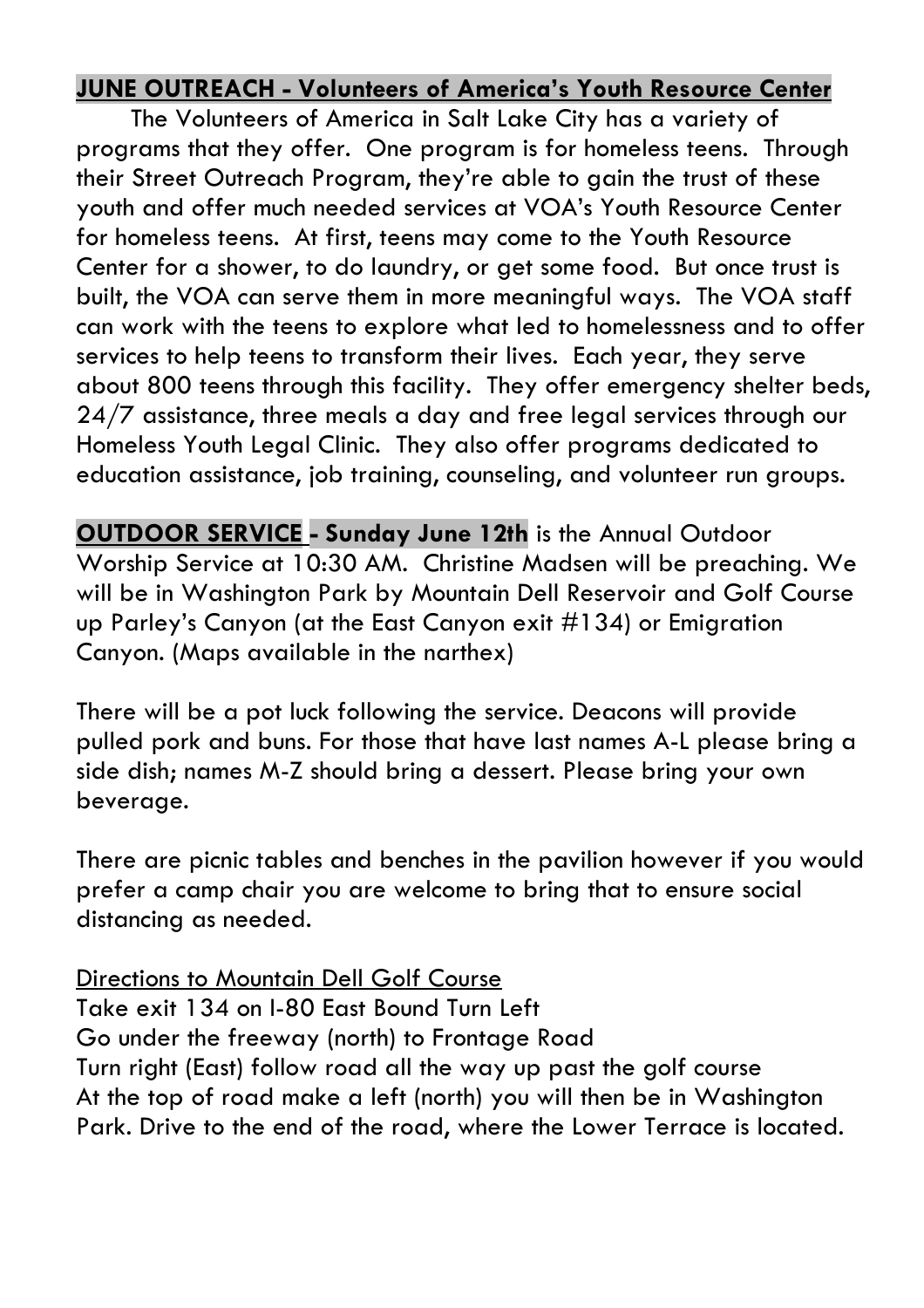

# **Parish Nurse Health Tip Antioxidant Foods to Help Build a Healthy Immune System**



*Antioxidants are prized for their amazing ability to fight heart disease, cancer, and aging. Add these to your shopping list. But what are antioxidants?* 

 Antioxidants are fabricated or natural substances that may prevent or delay some types of cell damage. Our bodies naturally have some antioxidants to fight free radicals (unstable molecules that can cause diseases), but there are many vegetables, fruits, and other natural foods that have significant sources of antioxidants. Some examples of antioxidants include vitamins C and E, selenium (a mineral that can help protect against infection), and carotenoids (organic pigments that can help decrease risk of disease).

## **Artichokes**

Low in calories and sodium, artichokes are packed with vitamin C, Folate, and fiber. For beginners, artichokes from the jar or can (that we use in artichoke dip!) are available for convenience. If you're up for a little adventure, try cooking the fresh variety of this antioxidant-rich food, which takes a little practice to snip and trim. Artichoke extract has a very high ability (79.7%!) to scavenge free radicals (unstable atoms that can damage cells, causing illness and aging).

## **Beans**

While all beans have health benefits, the more colorful beans, such as red and black, may have an added bonus. Beans are rich in flavonoids (plant substances that act as nature's dyes and give many fruits and vegetables their colors). These plant chemicals act as antioxidants to give you some protection against heart disease and certain cancers. Serve beans as a side dish or substitute them for meat once or twice a week. They're a great plant-based protein! Beans, including garbanzo, white, black, red, and navy, are naturally low in fat and contain no saturated fat, trans fats, or cholesterol. This antioxidant food is a great excuse to make homemade chili or those black bean burgers you've been meaning to try or thought, yuck! Trust me, they are yummy!

# **Blackberries**

Packed with anthocyanins, a plant chemical that gives them their deep color, blackberries are an antioxidant food worthy of your regular meal plan. The tart fresh berries are also rich in vitamin C and fiber, which have been shown to reduce the risk of certain types of cancer and heart disease. Enjoy them as a healthy snack or to top your salad. And you know what's really fabulous with blackberries? Put them in a pie and top a slice with a hug scoop of Häagen-Dazs ice cream and then whipped cream . . . Oh never mind.

# **Blueberries**

Blueberries are bursting with antioxidants, containing more than you find in 40 other fruits and vegetables. When it comes to antioxidant fruits, blueberries rank toward the very top. Similar to blackberries, blueberries are loaded with the healthy plant chemical called anthocyanin, which gives them that gorgeous blue hue and provides some protection against heart disease. Preliminary research also indicates that blueberries may have a positive effect on improving night vision and reducing blood glucose levels. Bonus: Frozen blueberries and blackberries are just as nutritious as fresh when they're out of season.

## **Cranberries**

Cranberries aren't just for Thanksgiving. For years, doctors have touted the fact that cranberries prevent harmful bacteria from sticking to the walls of the urinary tract, thus cutting down on the possibility of infections. Now researchers also point out that cranberries are a high antioxidant food. The little red berries also contain other phytonutrients (antioxidants, flavonoids) important for protecting the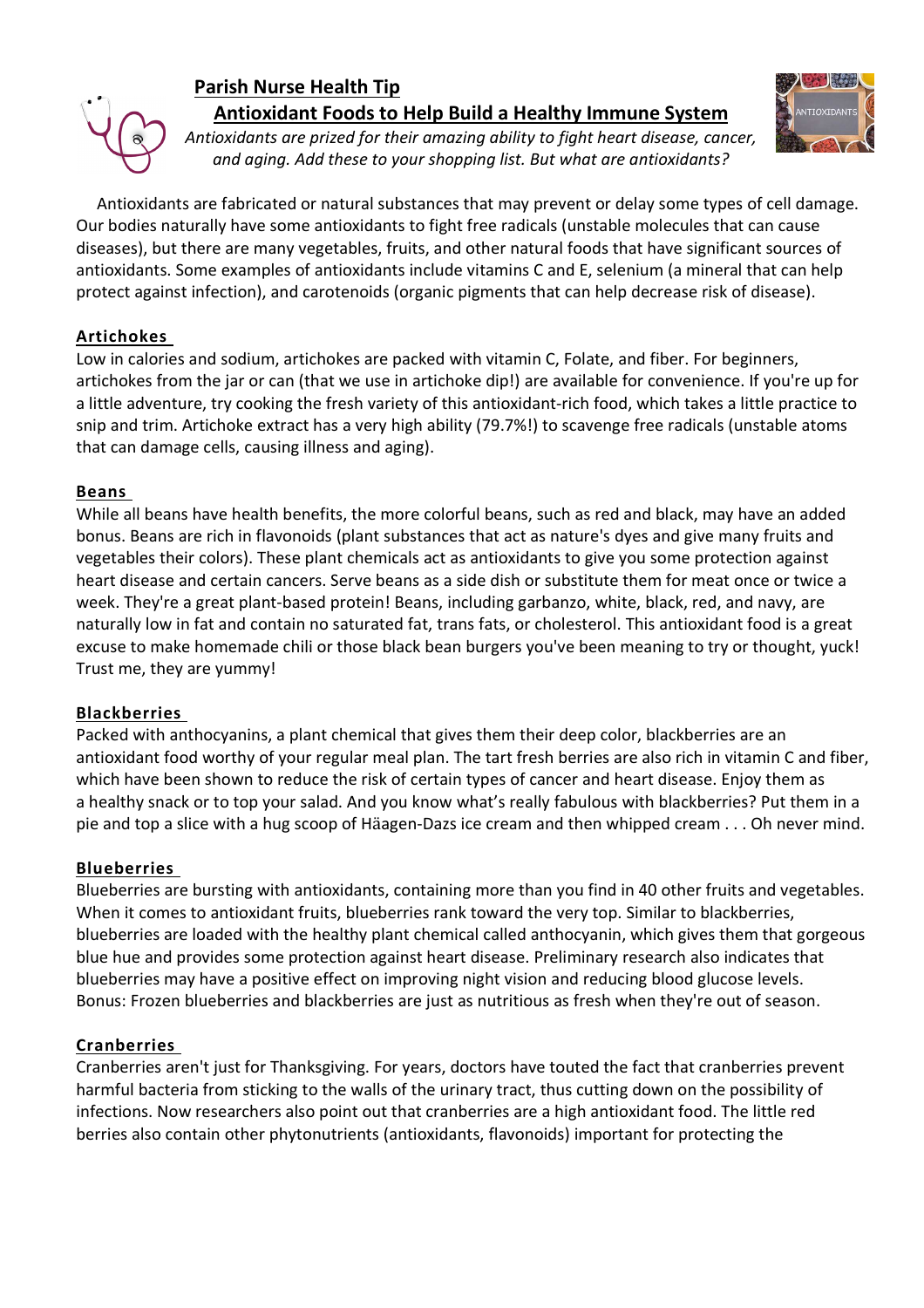body against heart disease, cancer, and other conditions such as memory loss. Add the antioxidant-rich fruit to more than sauce by using cranberries in healthy recipes such as a fresh salad or roasted cauliflower.

#### **Dark Chocolate**

That's right, you can enjoy dark chocolate (in moderation, of course) with the knowledge that it's actually full of antioxidants. The cocoa extracted from the cacao tree is rich in plant chemicals called flavanols that may help to protect the heart. The natural cocoa polyphenols are even shown to have anti-inflammatory properties.

### **Pecans**

Pecans (and other nuts such as almonds and walnuts) are well known for fighting free radicals and are packed with vitamin E, which is an antioxidant that can prevent cell damage. These powerful nuts are even believed to be a natural anti-inflammatory ingredient. Try roasting this antioxidant-rich food to give them more flavor.

## **Potatoes**

Delicious as they are, potatoes can get a bad rap for contributing to weight gain. But the fact is, those spuds are actually nutritious, high in fiber, and definitely belong on our antioxidant food list. Potatoes contain an assortment of phytochemicals with antioxidant potential, most notably carotenoids and anthocyanins. In fact, in a study that looked at 42 vegetables, russet potatoes ranked fifth highest for the total antioxidant levels. Enjoy your potatoes mashed or baked for a nutritious side.

#### **Prunes**

Long revered as a good source of fiber, prunes are also recognized for their antioxidant properties and helping slow age-related mental and physical problems. Also high in potassium, vitamin K, and boron (which may have bone protective qualities), these dried plums are the perfect antioxidant food to add to your morning cereal or enjoy as a quick snack.

#### **Raspberries**

High in polyphenolic compounds, which are plant chemicals that act as powerful antioxidants and fight cardiovascular disease and cancer. Raspberries help fight inflammation and have been used to reduce arthritis-related pain. Use those tart red berries in a summery pie, salad, or smoothie. Raspberries are delish in your morning Greek yogurt.

#### **Spinach**

Not only is this leafy green packed with nutrients and low in calories, it's great for eye health! Concerning antioxidants, spinach is one of the best sources of lutein and zeaxanthin, which can defend the eyes from free radicals. It's delicious as a base for a healthy salad (like tilapia salad). Toss some in your morning smoothie. (BTW, I love, love, love Swiss Chard! Much milder than spinach. It too is high on the "Antioxidant Super Food Grid".)

Source: Katlyn Moncada, Better Homes and Gardens, January 18, 2022, Jillian Kuballa, MS, Rd, Swiss Chard: Nutrition & Benefits, Healthline, March 29, 2022



"YOU HEARD YOUR MOTHER. THERE'S NO NEED TO BLESS THE SUPERFOODS."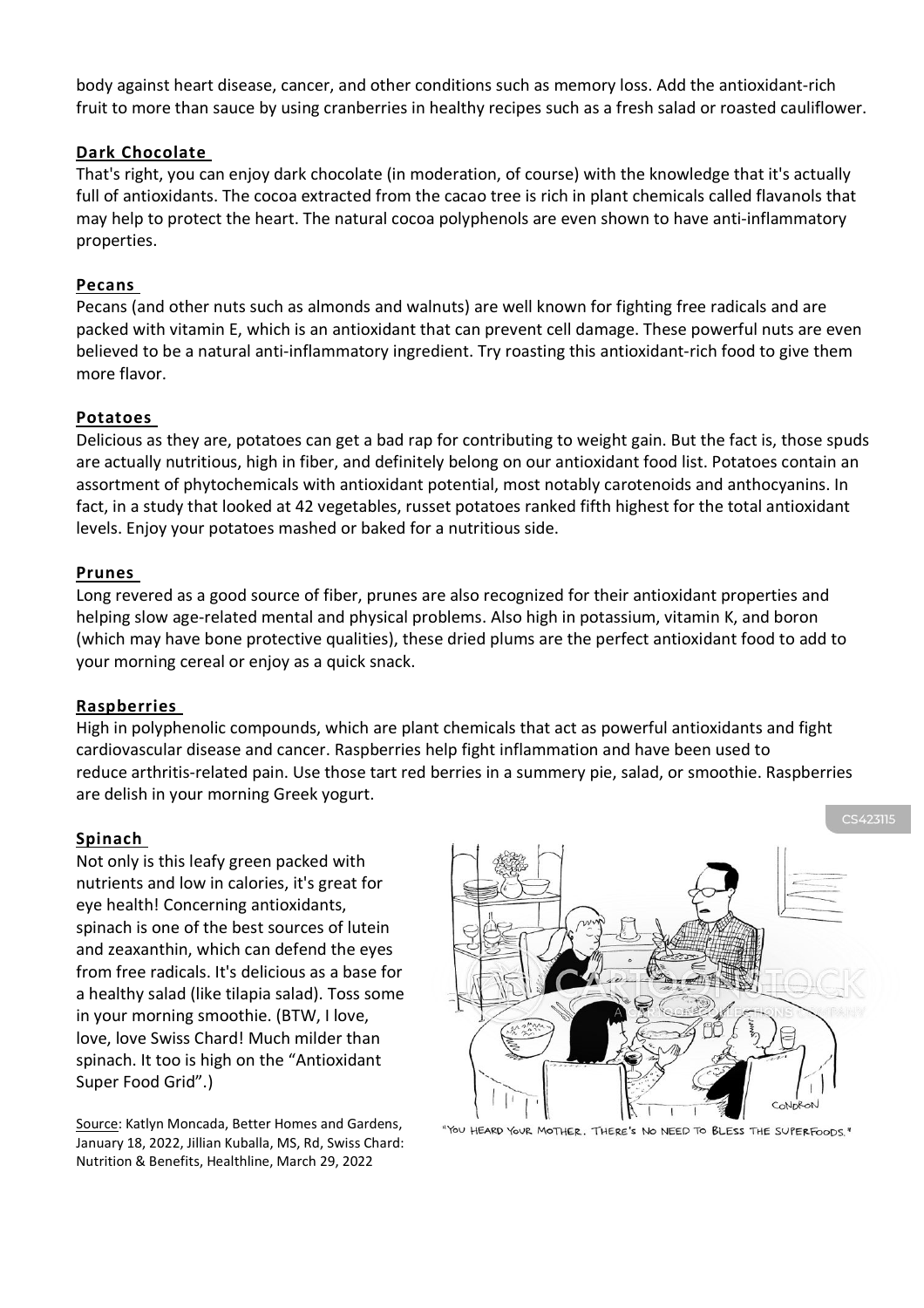# **Treasurer's Explanation of the Church Financial Report – April 2022**

FCC ran a \$6,768 deficit in April. For the first te months of this fiscal year the deficit was \$41,454. The general fund balance fell from \$183,595 on June 30 to \$142,454 on April 30, 2022.

Unrestricted Giving was \$6,831 in April, \$399 less than budgeted. Unrestricted Giving yearto-date was \$79,970, \$1,341 more than budgeted and \$7,537 ahead of Unrestricted Giving a year earlier at the end of April 2021.

Total church revenue was \$12,926 in April. Revenue for the first ten months of this fiscal year was \$171,116. Rental income has fallen \$9,733 below the amount budgeted year to date, because of the decision of Ecclesia Church to move to its new location in mid-December. Reimbursements from the FCC Trust accounted for \$22,434 of this fiscal year's revenue.

Expenses through April were \$47,165 under budget. Inside and Outside Maintenance spending is approximately \$16,382 under budget. \$43,600 was budgeted for professional expenses this fiscal year in anticipation of costs arising from the sale of the building. Of the \$36,333 budgeted through April only \$5,275 has been spent.

Revenue from the Trust, building rentals, and cellular antenna leases ("building revenue") exceeded building and ground costs through April. Revenue from those sources totaled \$78,371 - \$18,814 more than Building and Grounds expenses. Congregational giving, interest income and miscellaneous revenue through April fell short of covering the cost of employees, administration, and church activities by \$60,569.

|                                                          |                                  | Fiscal Year-to-  |
|----------------------------------------------------------|----------------------------------|------------------|
| <b>CHURCH GENERAL FUND</b>                               | April                            | Date             |
| <b>Unrestricted Contributions</b>                        | \$6,831.00                       | \$79,969.93      |
| + Other Unrestricted Revenue                             | \$6,094.86                       | \$83,896.49      |
| + Transferred to General Fund                            |                                  |                  |
| from Designated Accounts                                 | \$0.00                           | \$7,250.00       |
| $=$ Total Income                                         | \$12,925.86                      | \$171,116.42     |
| <b>Total Expenses</b>                                    | -\$19,693.72                     | $-$ \$212,570.83 |
| = Net General Fund Surplus (-Deficit)                    | $-56,767,86$                     | $- $41,454.41$   |
| Data for comparison                                      |                                  |                  |
| <b>YTD Budgeted Unrestricted Contributions</b>           |                                  | \$78,629.00      |
|                                                          | <b>YTD Budgeted Total Income</b> | \$200,530.00     |
| <b>YTD Budgeted Total Expenses</b>                       |                                  | $-$ \$259,736.00 |
| Amt YTD Surplus is ahead of $(+)$ or behind $(-)$ Budget |                                  | \$17,751.59      |
| <b>DESIGNATED ACCOUNTS</b>                               |                                  |                  |
|                                                          |                                  | Fiscal Year-to-  |
| Designated Contributions                                 | April                            | Date             |
| <b>All Outreach Contributions</b>                        | \$680.00                         | \$8,405.00       |
| <b>Other Designated Contributions</b>                    | \$0.00                           | \$30.00          |

\$680.00

\$8,435.00

#### **TREASURER'S REPORT**

 $= Total$  Designated Contributions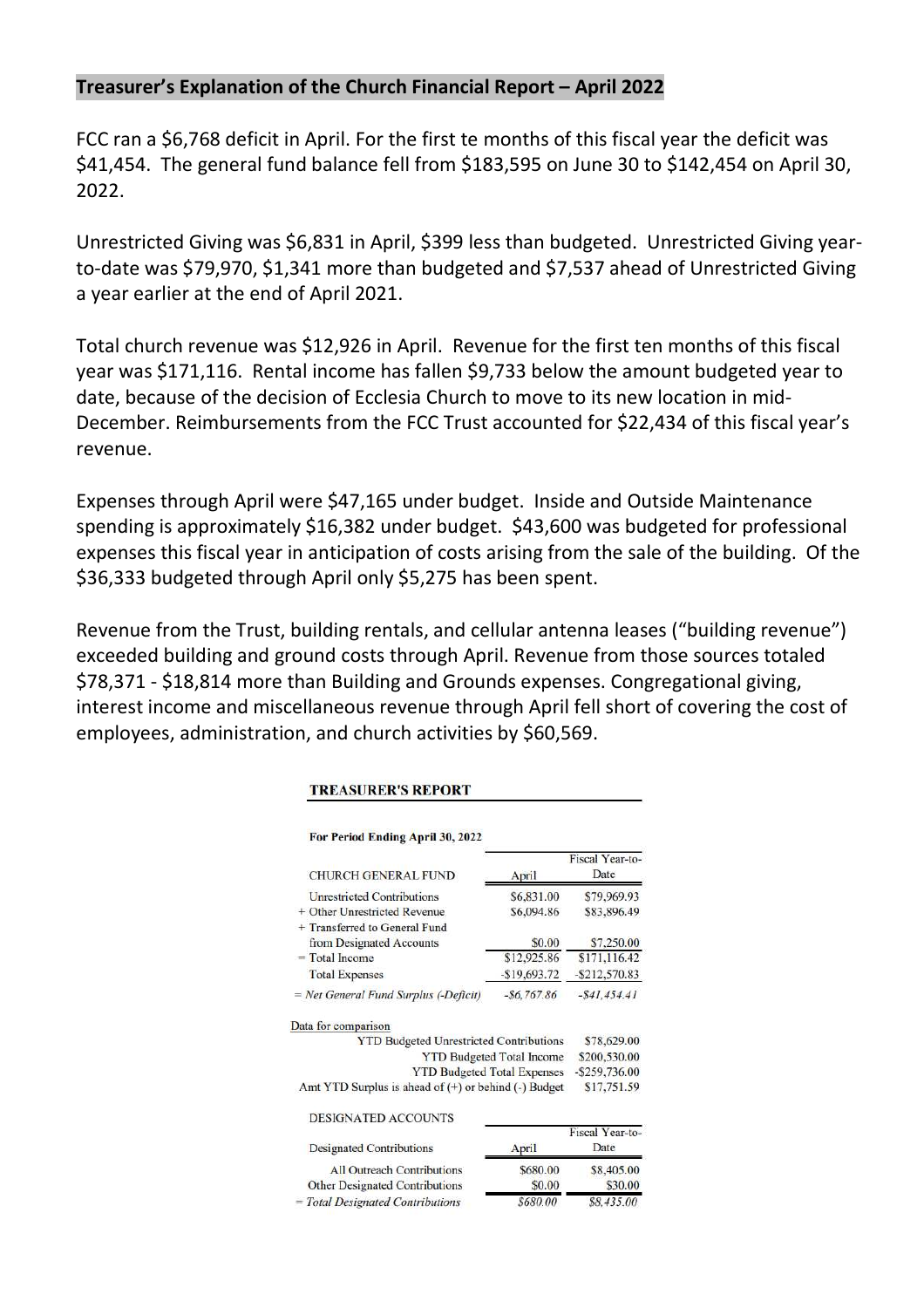| <b>June 2022</b>                                          |                                                 |                                                                       |            |                 |                                                                                 |                                                                                                                                                         |  |
|-----------------------------------------------------------|-------------------------------------------------|-----------------------------------------------------------------------|------------|-----------------|---------------------------------------------------------------------------------|---------------------------------------------------------------------------------------------------------------------------------------------------------|--|
| <b>Mon</b>                                                | <b>Tue</b>                                      | <b>Wed</b>                                                            | <b>Thu</b> | Fri             | <b>Sat</b>                                                                      | Sun                                                                                                                                                     |  |
|                                                           |                                                 | 1<br>Men's Breakfast<br>7am                                           | 2          | 3               | 4<br><b>Building Rental</b><br>Gym/Kitchen/Fireside Following<br>Room 9am - 1pm | 5<br><b>Annual Meeting</b><br>Worship<br>10:30am In Person<br>and Facebook Live<br><b>Streaming Service</b><br>Peter Stirba,<br>preaching               |  |
|                                                           |                                                 |                                                                       |            |                 |                                                                                 | 2pm Marshalles<br>UCC Worship                                                                                                                           |  |
| 6<br>AA Meeting<br>Fireside Room<br>$@7$ pm               | 7                                               | 8                                                                     | 9          | 10              | 11                                                                              | 12 Outdoor Service<br>Christine Madsen,<br>Preaching<br>10:30am In Person<br>No Live Stream<br>Today<br>2pm Marshalles<br><b>UCC Worship</b>            |  |
| 13<br>AA Meeting<br>Fireside Room<br>$@7$ pm              | $\overline{14}$                                 | $\overline{15}$<br><b>Clarion Deadline</b><br>Council Meeting<br>@7pm | 16         | $\overline{17}$ | $\overline{18}$                                                                 | $\overline{19}$<br>10:30am In Person<br>and Facebook Live<br><b>Streaming Service</b><br>JR Baker,<br>Preaching<br>2pm Marshalles<br><b>UCC Worship</b> |  |
| $\overline{20}$<br>AA Meeting<br>Fireside Room<br>$@7$ pm | $\overline{21}$                                 | 22<br>Outreach<br>Meeting @1pm                                        | 23         | $\overline{24}$ | 25                                                                              | 26<br>10:30am In Person<br>and Facebook Live<br><b>Streaming Service</b><br>JR Baker,<br>Preaching<br>2pm Marshalles<br><b>UCC Worship</b>              |  |
| 27<br>AA Meeting<br>Fireside Room<br>$@7$ pm              | 28<br>Elections - Full<br>Day Downstairs<br>Use | 29                                                                    | 30         |                 |                                                                                 |                                                                                                                                                         |  |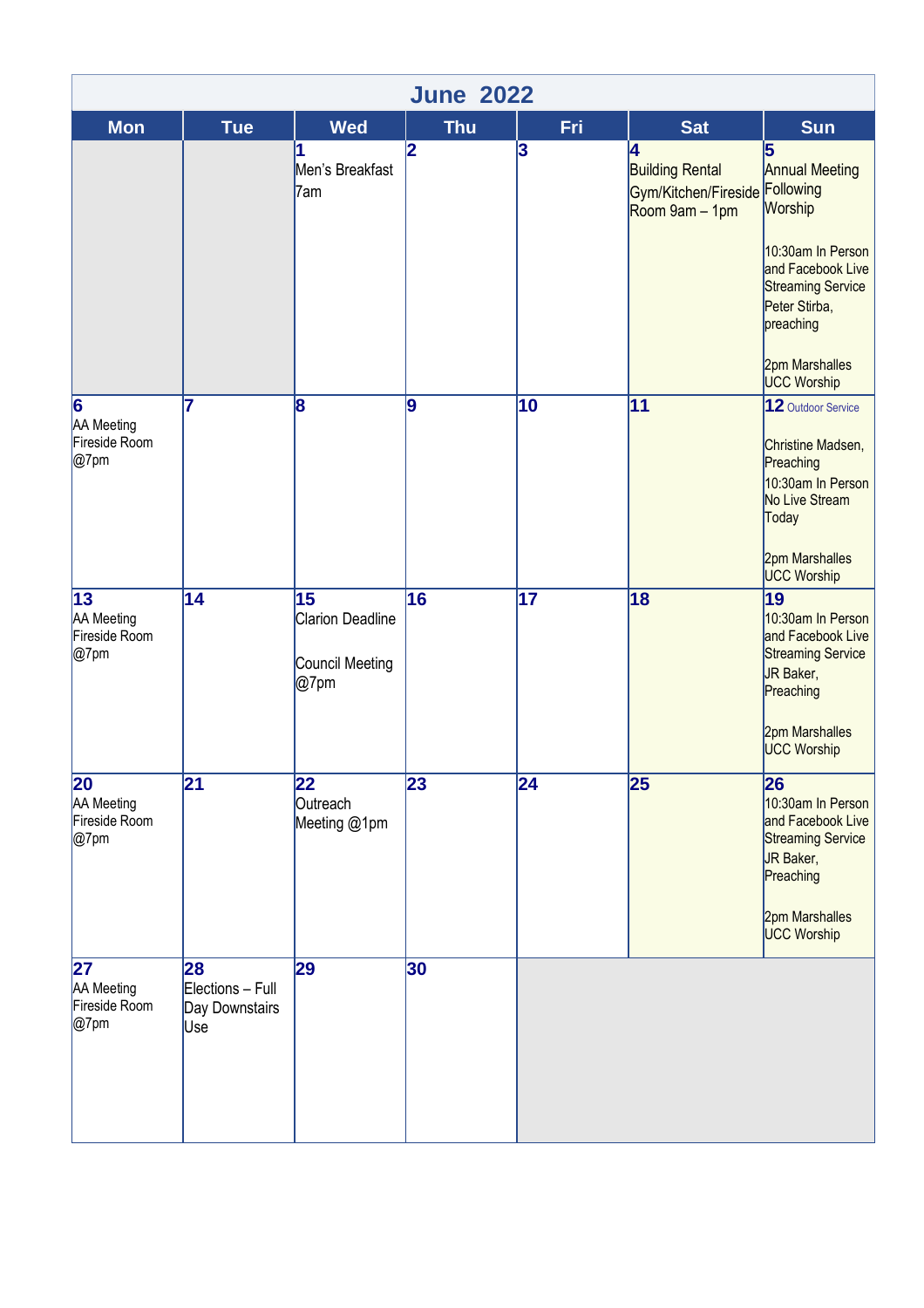|                                                                  |                                                                                                                                        |                                                                                               | <b>July 2022</b> |     |                                      |                                                                                                                                                     |
|------------------------------------------------------------------|----------------------------------------------------------------------------------------------------------------------------------------|-----------------------------------------------------------------------------------------------|------------------|-----|--------------------------------------|-----------------------------------------------------------------------------------------------------------------------------------------------------|
| <b>Mon</b>                                                       | <b>Tue</b>                                                                                                                             | <b>Wed</b>                                                                                    | <b>Thu</b>       | Fri | <b>Sat</b>                           | <b>Sun</b>                                                                                                                                          |
|                                                                  |                                                                                                                                        |                                                                                               |                  | 1   | 2                                    | 3<br>10:30am In Person<br>and Facebook Live<br><b>Streaming Service</b><br>Ashton<br>McDonald,<br>Preaching<br>2pm Marshalles<br><b>UCC Worship</b> |
| 4 Independence Day<br><b>AA</b> Meeting<br>Fireside Room<br>@7pm | 5                                                                                                                                      | 6<br>Men's Breakfast<br>@7am Location<br><b>TBD</b>                                           | $\overline{7}$   | 8   | 9                                    | 10<br>10:30am In Person<br>and Facebook Live<br><b>Streaming Service</b><br>Marc Decoste,<br>Preaching<br>2pm Marshalles<br><b>UCC Worship</b>      |
| 11<br>AA Meeting<br>Fireside Room<br>@7pm                        | 12                                                                                                                                     | 13<br><b>PEO</b> Heritage<br>Room @1pm                                                        | 14               | 15  | 16                                   | 17<br>10:30am In Person<br>and Facebook Live<br><b>Streaming Service</b><br>Monica Dobbin,<br>Preaching<br>2pm Marshalles<br><b>UCC Worship</b>     |
| 18<br>AA Meeting<br>Fireside Room<br>@7pm                        | 19<br>Kristi Printing<br><b>Bulletins Early</b><br>this week for the<br>following<br>Sundays<br>July 24 <sup>th</sup> and July<br>31st | 20<br>Council Meeting<br>$@7$ pm<br><b>Clarion Deadline</b>                                   | $\overline{21}$  | 22  | 23<br>Kristi Out of Town UCC Worship | 24<br>10:30am In Person<br>and Facebook Live<br><b>Streaming Service</b><br>Monica Dobbin,<br>Preaching<br>2pm Marshalles<br>Kristi Out of Town     |
| 25<br>AA Meeting<br>Fireside Room<br>@7pm<br>Kristi Out of Town  | 26<br>Kristi Out of Town                                                                                                               | 27<br>Kristi Out of Town Kristi Out of Town Kristi Out of Town Kristi Out of Town UCC Worship | 28               | 29  | 30                                   | 31<br>10:30am In Person<br>and Facebook Live<br><b>Streaming Service</b><br>Monica Dobbin,<br>Preaching<br>2pm Marshalles                           |